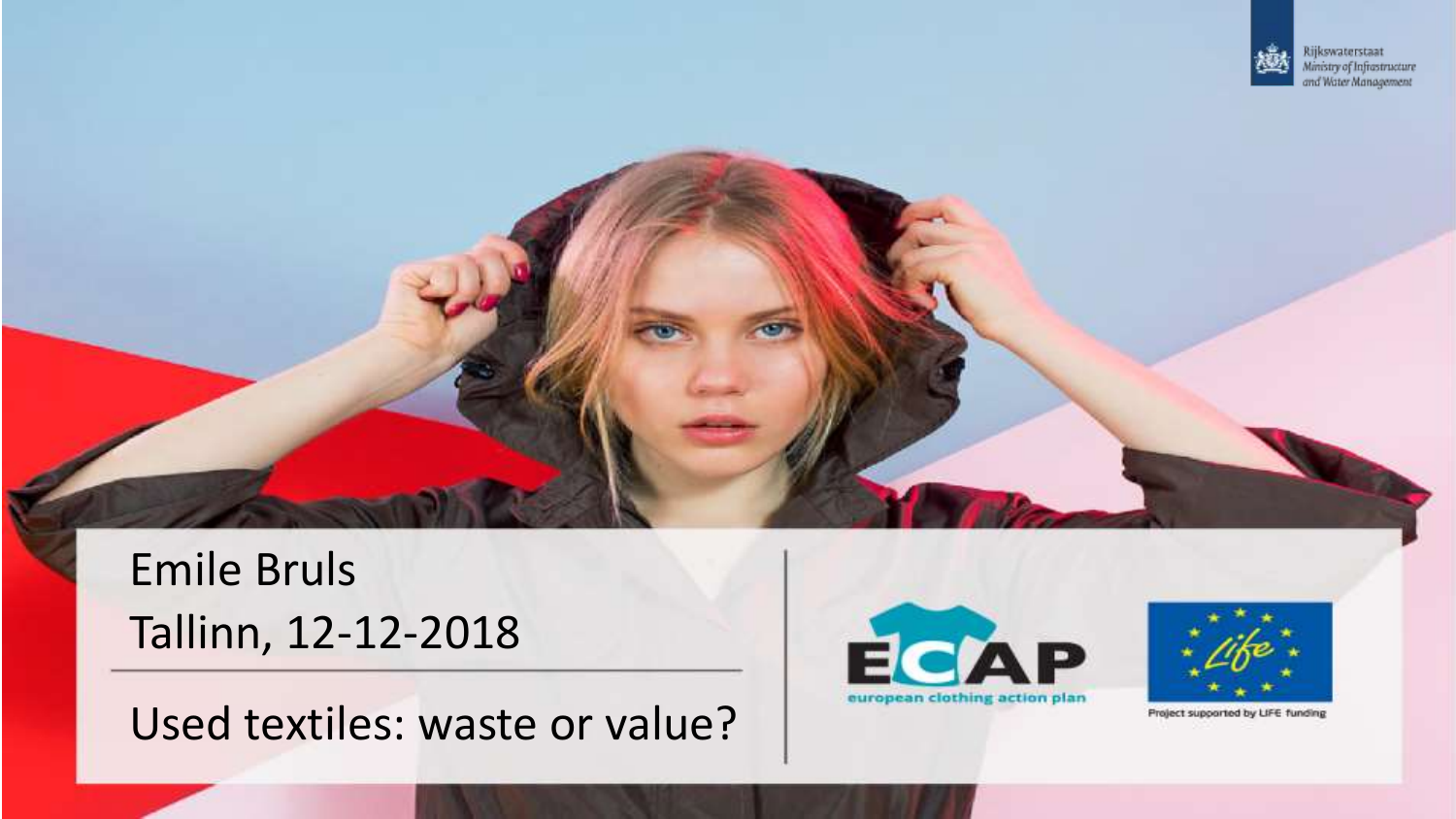# **ECAP**

The focus of ECAP is to adopt a circular approach to divert clothing waste from landfill and incineration across Europe.

LIFE project of WRAP, London Waste and Recycling Board - LWARB, Rijkswaterstaat, Made-By and the Global Fashion Agenda

Impact 23 kg CO2 and 7 litre water per kg garments







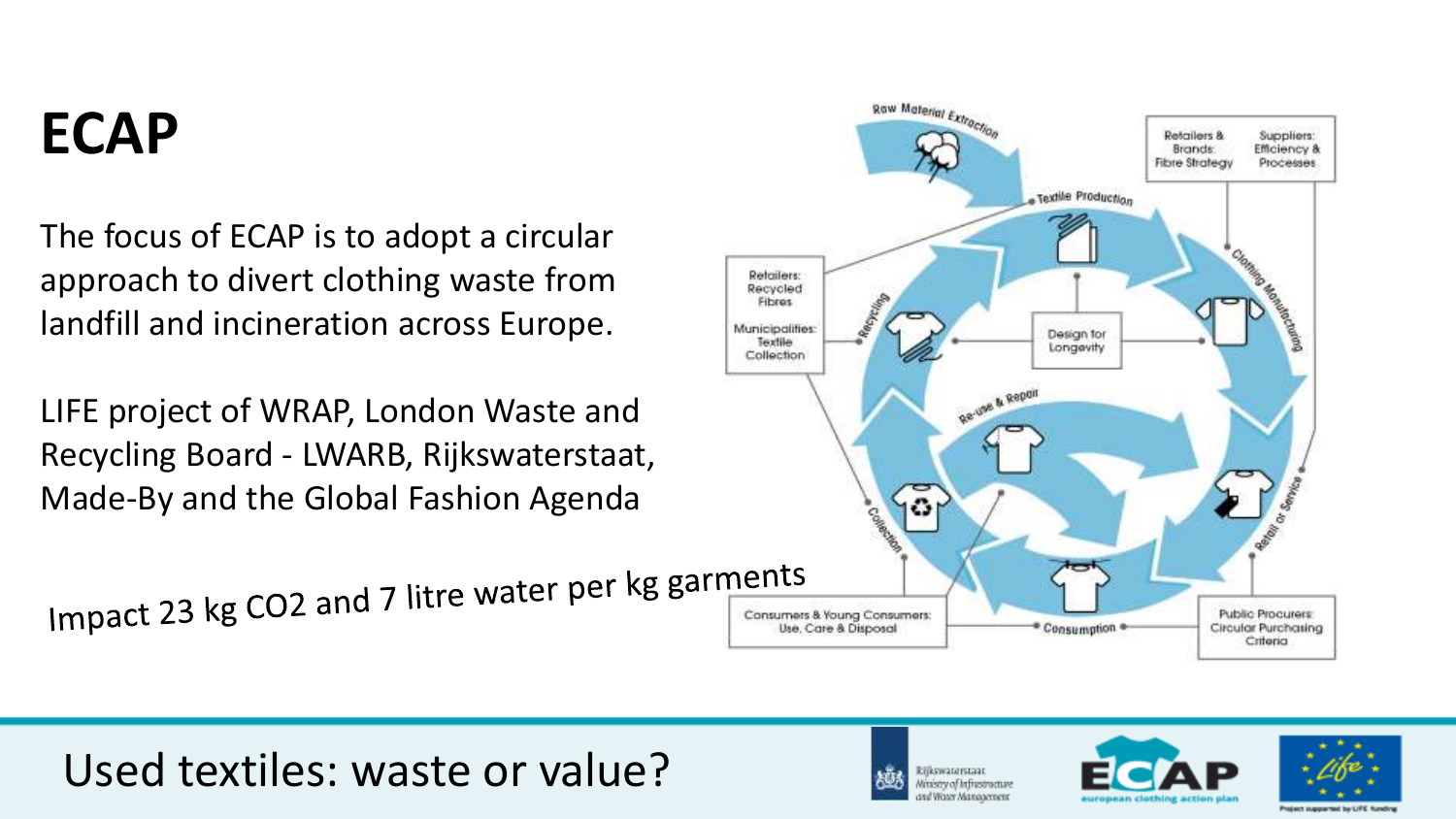### **Why is it so important?**

Impact 23 kg CO2 and 7 litre water for 1 kg garments Use of chemicals, pesticides, colors Plastics in the oceans Social issues Fast fashion



#### Extending lifetime by reuse of clothes and recycling materials



### Used textiles: waste or value?



Rijkswaterstaat .<br>Ministry of Infrastructure and Water Management



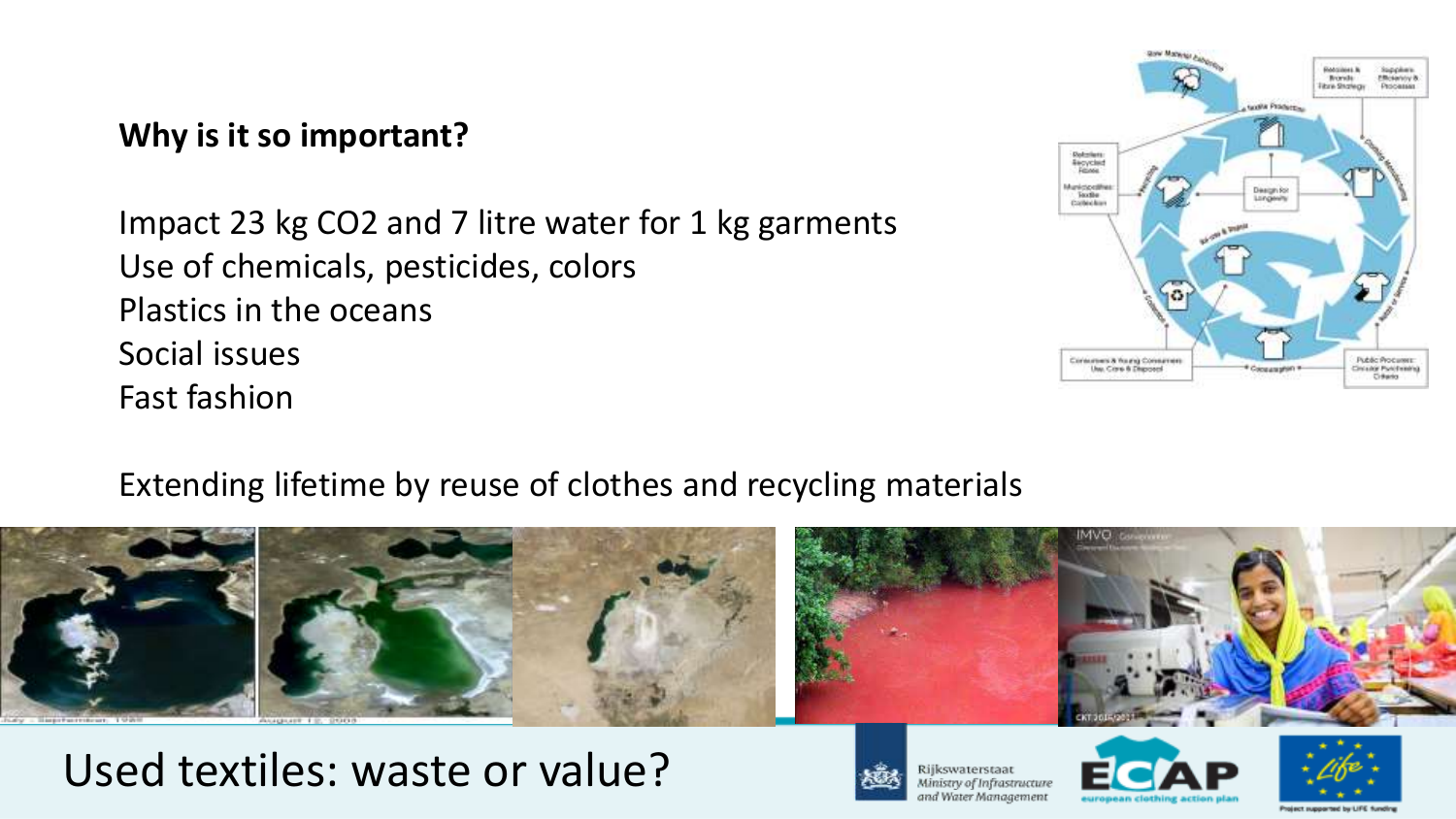### **Clothing, Linen and Footwear in Europe**



### Used textiles: waste or value?



Rijkswaterstaat<br>Ministry of Infrastructure and Water Management



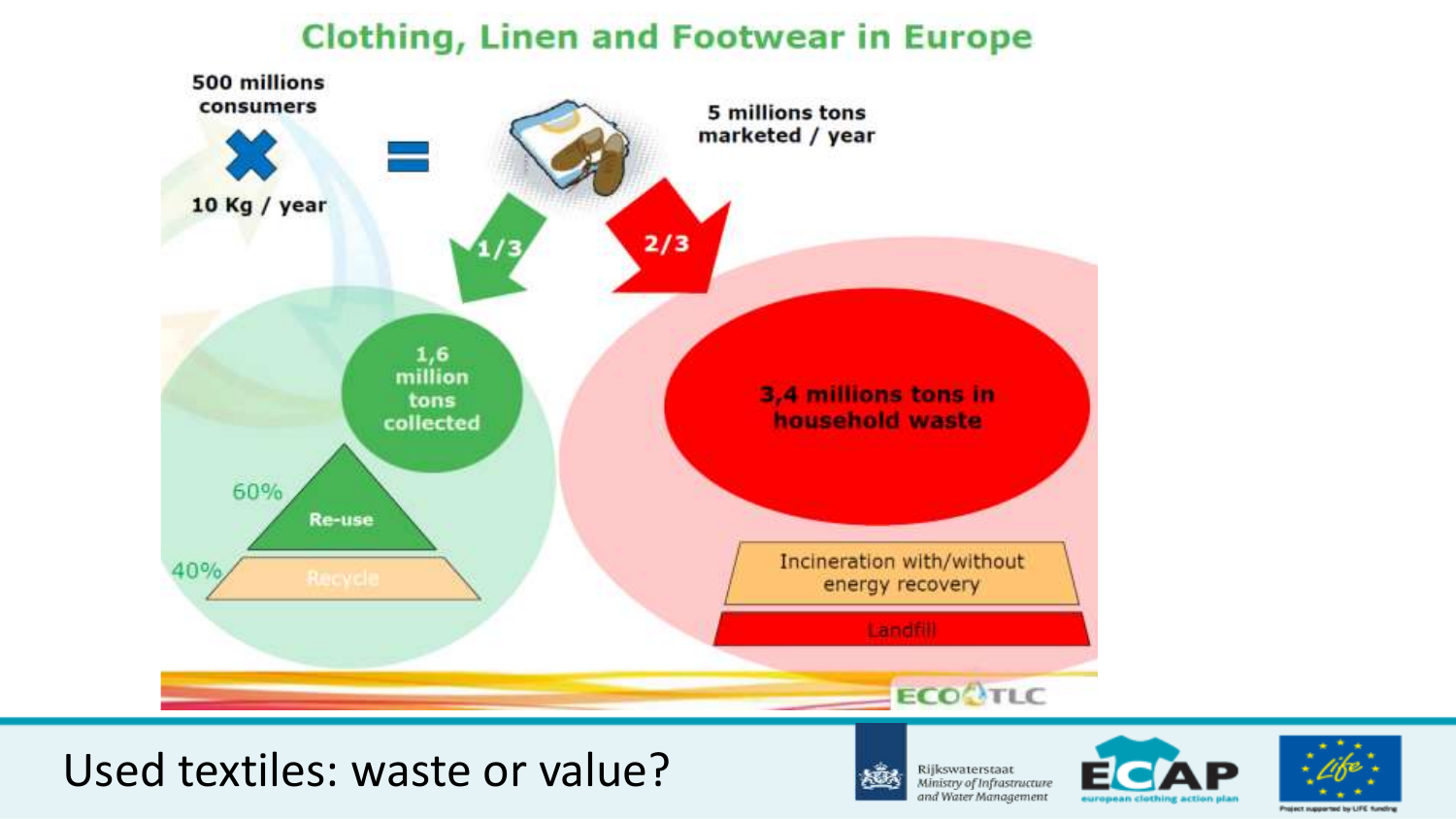

Activities include student collections, the<br>Activities include student collections, the Activities include student collections, encycling<br>redesigning and positioning of textile recycling banks and a pop up shop





Nine innovative fibre-to-fibre pilots with fashion brands and workwear companies to<br>produce new garments with su produce new garments with fibres from post-<br>consumer textiles consumer textiles

# Used textiles: waste or value?



nd Water Management



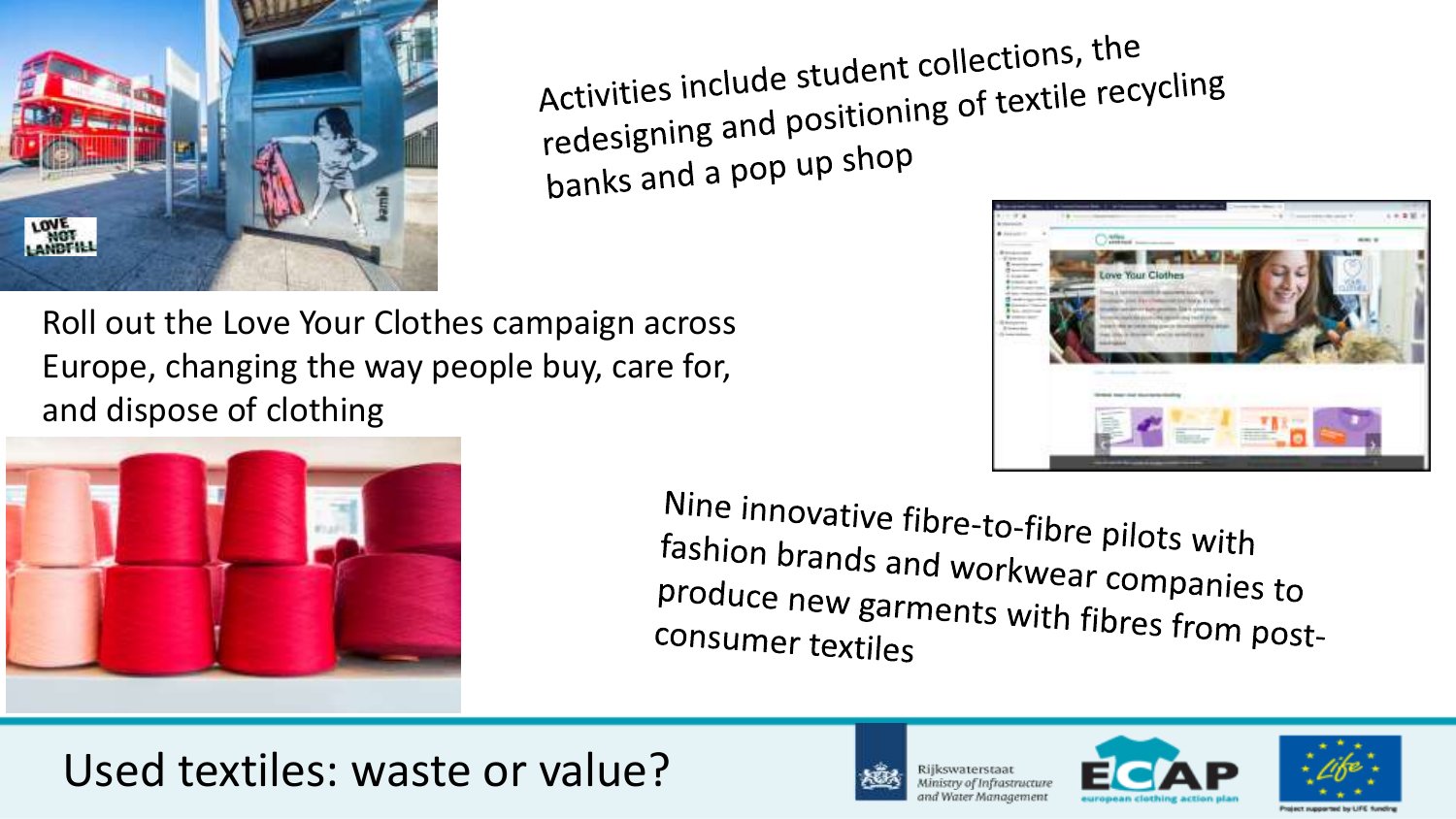# **Improving collection of textiles**

Report Used Textile Collection in European Cities Regional/national meetings in DK, NL, UK, EST Online guidance ECAP calculator











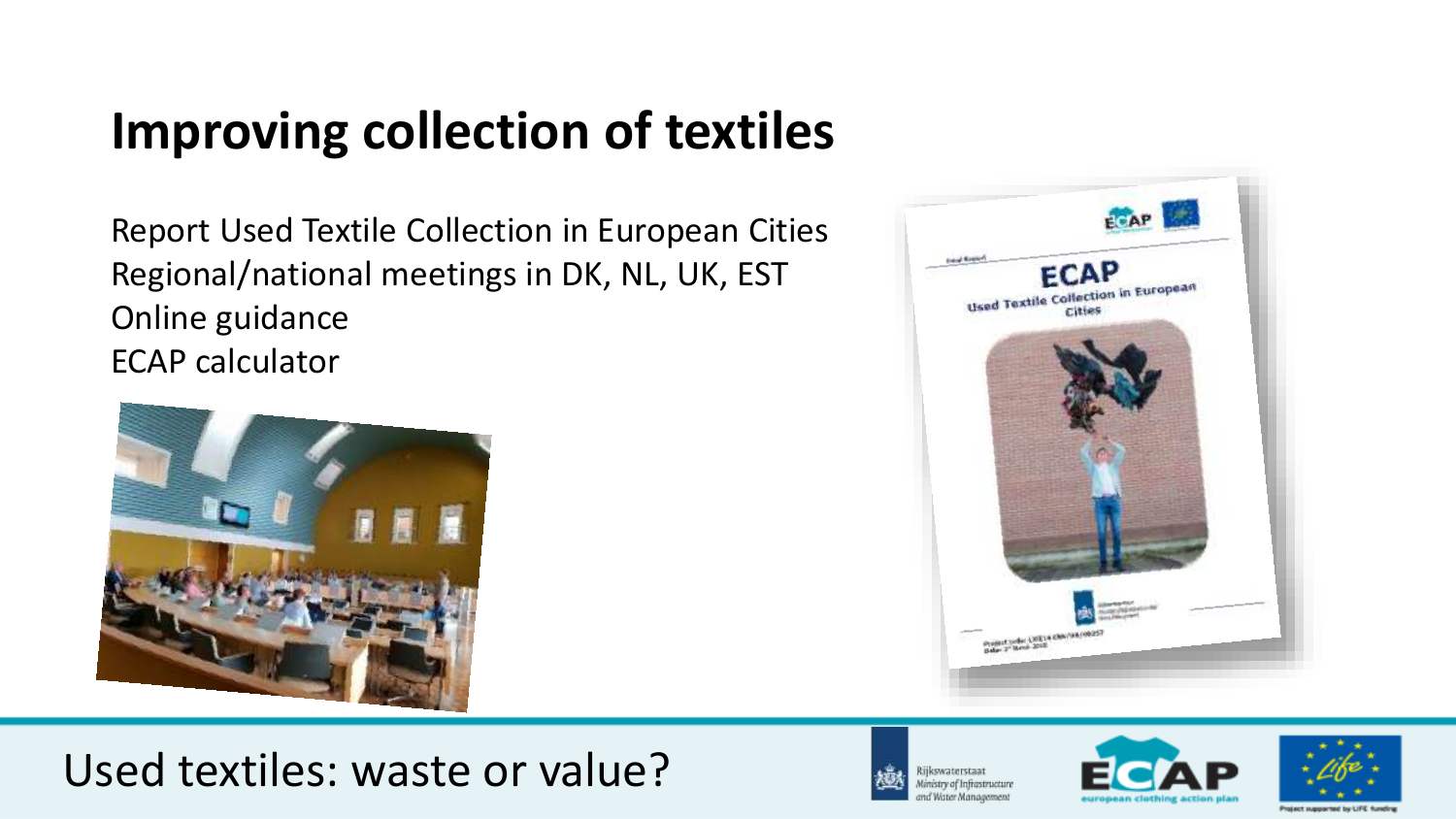## European Waste Directive (2018)

#### • **Member States**:

- Textiles are part of municipal waste
- By 1 January 2025 shall set up separate collection for textiles
- Encourage reuse of textiles and set up systems promoting repair and reuse
- **Commission**:
	- By 31 December 2024 consider the setting of preparing for re-use and recycling targets for textiles waste
	- Consider specific end-of-waste criteria for textiles
	- EPR schemes form an essential part of efficient waste management

DIRECTIVE (EU) 2018/851 OF THE EUROPEAN PARLIAMENT AND OF THE<br>DIRECTIVE (EU) 2018/851 OF THE EUROPEAN PARLIAMENT AND OF THE DIRECTIVE (EU) 2018/851 OF THE EUROPEAN PARLIAMENTS





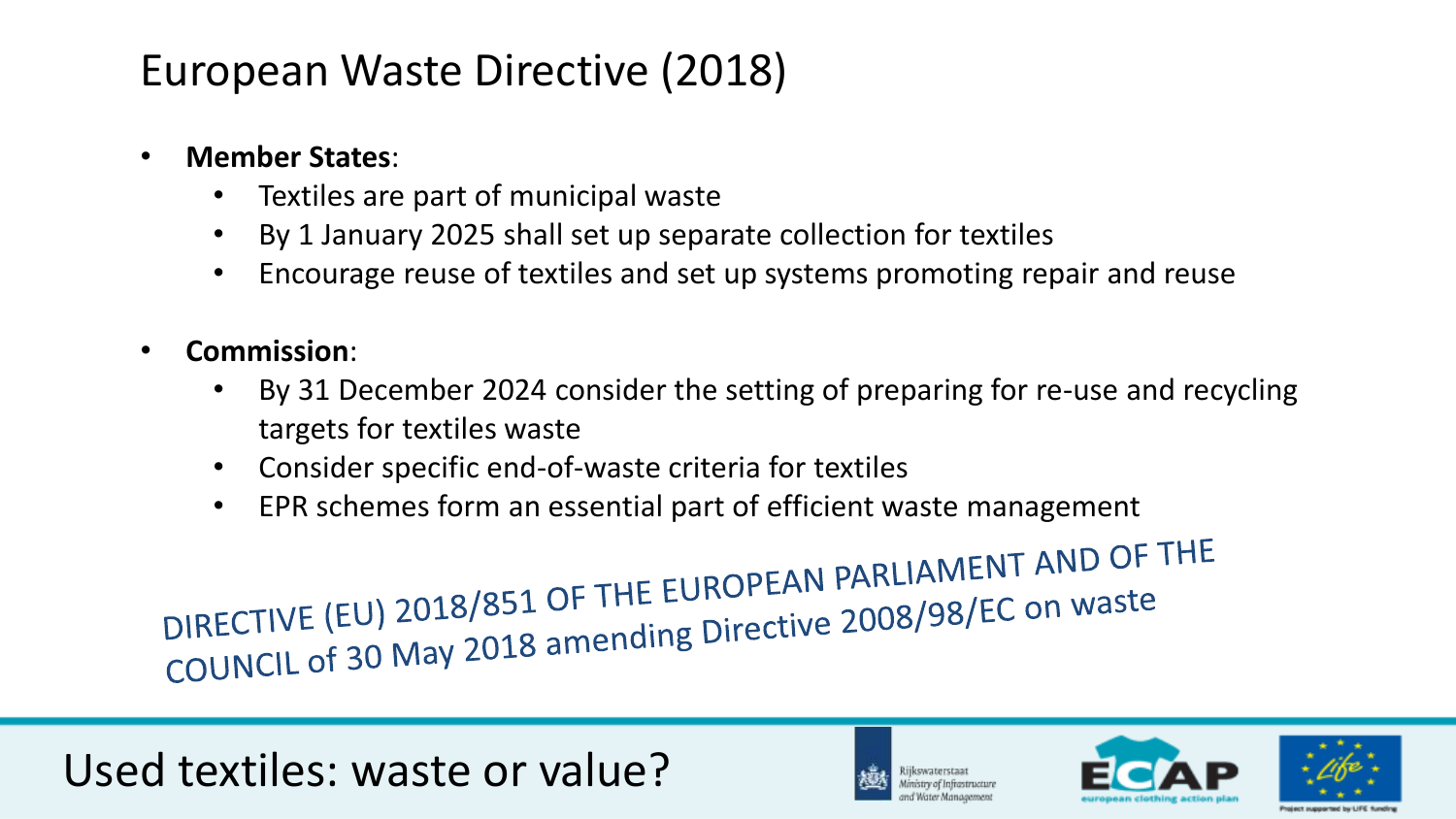### **What else?**

- EPR for textiles: it exists in France (Eco-TLC) in the Netherlands Parliament has asked for it discussions in Spain, UK, Sweden
- Ellen MacArthur Foundation report on textiles
- Transparancy: what happens with collected clothes?
- Import bans / taxes on second-hand in Africa / Bulgaria / China
- Social return & local economy: collecting and sorting same exceptively because
- Quality of collected garments